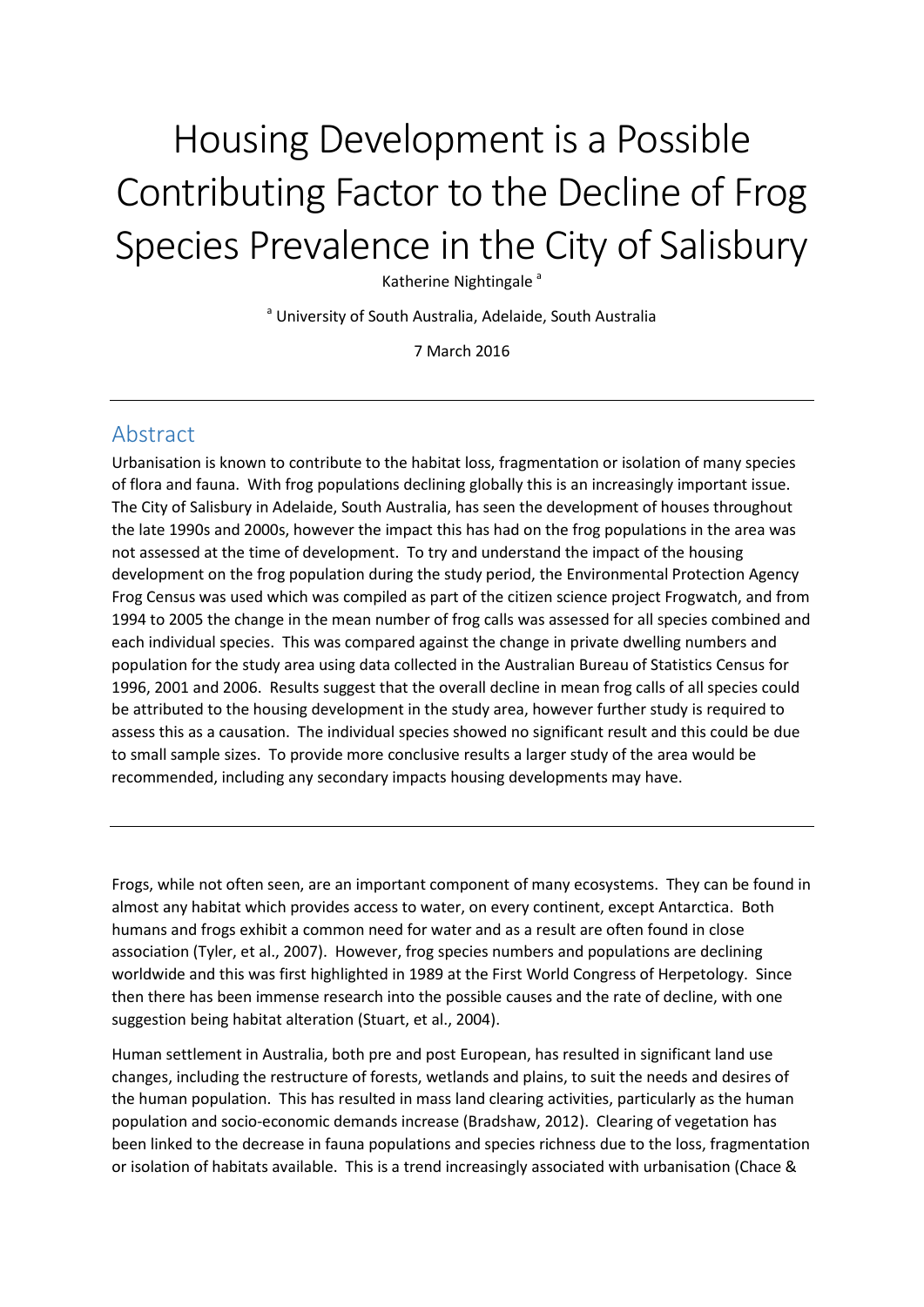Walsh, 2006). Urbanisation has been a major factor of the frog species decline including habitat fragmentation, destruction and isolation (McKinney, 2002). This is primarily due to the clearing or modification of land to enable the construction of roads and infrastructure (Vos & Chardon, 1998).

While amphibian populations are found naturally in patches, the increasing urban landscapes create additional stressors for species survival as a disconnect may be created between aquatic and terrestrial habitats, essential to fulfil their complex life cycle requirements (Marsh & Trenham, 2001; Pope, et al., 2000). In urban environments this disconnect is often due to the construction of roads and infrastructure such as buildings, fences, and in some cases, open areas (Vos & Chardon, 1998). Roads, buildings and fences create physical barriers which can block access or pose potentially life threatening obstacles between habitats. However, as some species are known to move up to one kilometre between aquatic and terrestrial habitats, land clearing to create large open areas may be detrimental as the populations become more susceptible to predators, or their terrestrial habitat is removed. Roads and infrastructure are normal factors in urban development; however do contribute greatly to the fragmentation, loss or isolation of habitats (deMaynadier & Hunter Jr, 2000; Carr & Fahrig, 2001; Gibbs, 1998).

In this study, an 11 year long citizen science survey, the Frogwatch program, will be used to detect changes in the prevalence of frog species in the City of Salisbury council area between 1994 and 2005. The changes in frog prevalence will be compared against the increase in private dwelling numbers and population over the study period. Based on prior research conducted into the impact of habitat fragmentation, loss or isolation on frog species, it is hypothesised that an overall decline in frog prevalence will be seen and this is due largely to the disturbance and destruction of habitat caused by housing development.

# Method

## Study Area

The City of Salisbury is a local government area situated within the Adelaide metropolitan area of South Australia. The region has undergone extensive land use change and population increase since its colonisation in 1839. Post colonisation the land was used for agricultural purposes, including hay, wheat, oranges and dairy produce, however since the 1940s it has become an increasingly urbanised area (City of Salisbury, n.d.). In the late 1990s significant construction of the suburb Mawson Lakes commenced. This is currently the most recent housing development in the City of Salisbury and construction is still ongoing (profile.id, n.d.). Mawson Lakes is situated near the Greenfield Wetlands, a major created wetland system which is a habitat for many flora and fauna species, including frogs. Dry Creek feeds in to this wetland system after running though parts of the City of Salisbury, including Mawson Lakes (City of Salisbury, n.d.).

The City of Salisbury was explored as a whole rather than focusing on a single suburb. Data pertaining to the number of private dwellings and population were obtained from the Australian Bureau of Statistics (ABS) Census Reports. Due to the years in which the Census is conducted, data used was for 1996, 2001 and 2006 (ABS, 1997; ABS, 2002; ABS, 2007).

#### Data Set

In response to a global decline in frog populations the Frogwatch program was developed in each state and territory of Australia. In South Australia the program was initiated and coordinated by the Environmental Protection Agency (EPA). The program ran from 1994 to 2005 during the early weeks of September, a known breeding time for the majority of frog species (Environmental Protection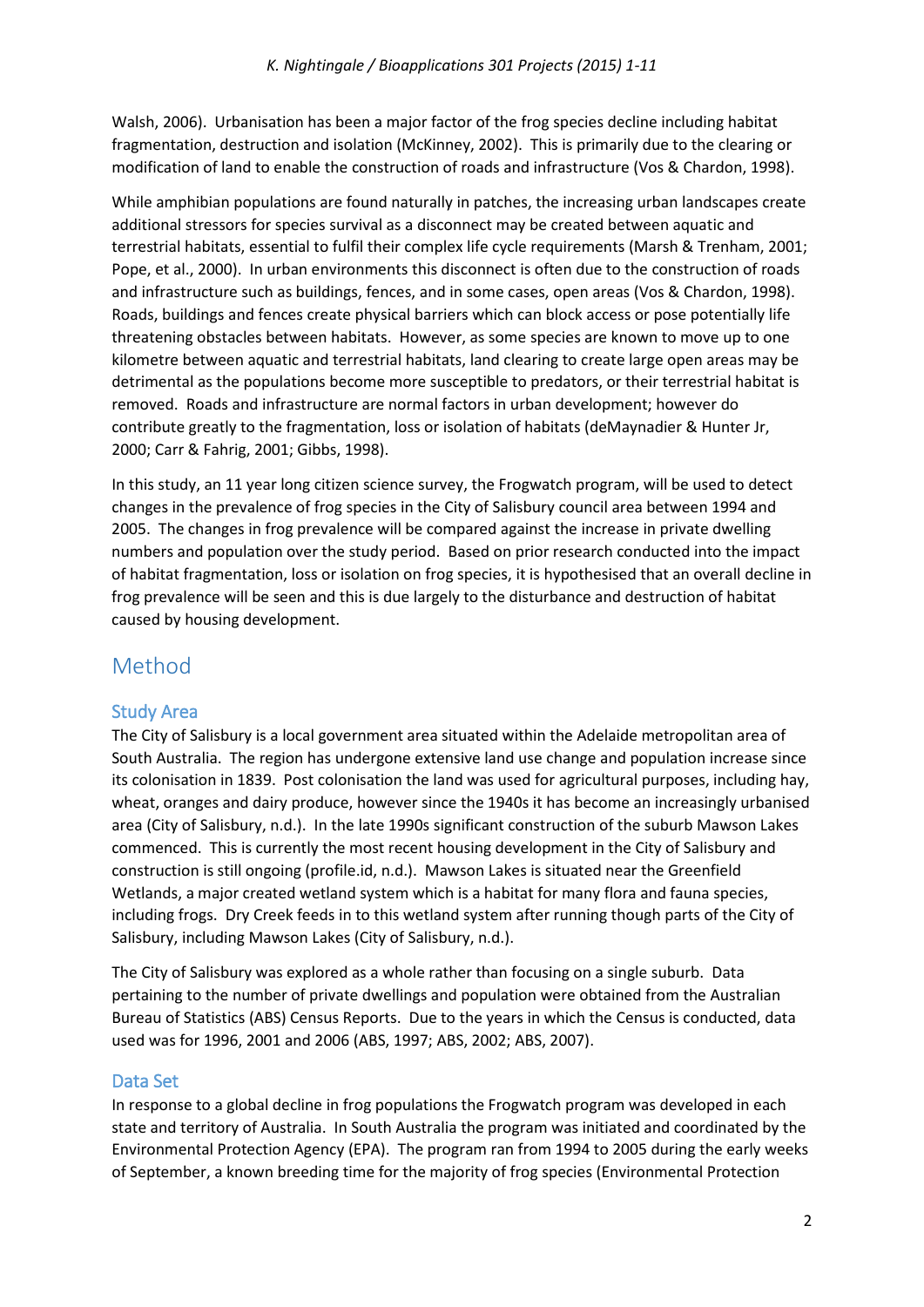Agency, 1999). Members of the public of any age could participate in the data collection and the data was analysed by herpetologists to determine the species based on sound recordings (Ginninderra Catchment Group, n.d.). Data collected included time, date, location as both address and coordinates, species, common name, habitat type and a categorical approximation of the number of calls (Environmental Protection Agency, n.d.). As a citizen science project it was aimed to create public awareness on frog population declines, while also creating a database of the distribution and abundance of frogs throughout the state (Amphibian Research Centre, n.d.). This database was provided by Dr Stephanie Williams of Zoos South Australia.

The provided dataset included recordings for the whole state of South Australia and therefore not all recordings were required for this study. To refine the dataset any recording which did not meet the following requirements were deleted; Natural Resources Management Region (NRMREGION) of Adelaide & Mt Lofty Ranges, and National Parks and Wildlife Services Distribution (NPWSDISTRI) of Northern Lofty. The dataset was then further refined by removing any recording not within the suburbs of the City of Salisbury according to data in column LOCATIONCO. A list of qualifying suburbs can be seen in Table 1. If no suburb was listed the coordinates listed in columns LATITUDE and LONGDITUDE were searched using Google Maps to determine location.

Table 1: Suburbs of the City of Salisbury

Source: (City of Salisbury, n.d.)

| <b>Bolivar</b>         | Brahma Lodge            | <b>Burton</b>      |  |
|------------------------|-------------------------|--------------------|--|
| Cavan                  | Direk                   | Dry Creek          |  |
| Edinburgh              | Elizabeth Vale          | Globe Derby Park   |  |
| Green Fields           | <b>Gulfview Heights</b> | Ingle Farm         |  |
| <b>Mawson Lakes</b>    | Para Hills              | Para Hills West    |  |
| Para Vista             | Parafield               | Parafield Gardens  |  |
| Paralowie              | Pooraka                 | Salisbury          |  |
| Salisbury Downs        | Salisbury East          | Salisbury Heights  |  |
| Salisbury North        | Salisbury Park          | Salisbury Plain    |  |
| Salisbury South        | St Kilda                | <b>Valley View</b> |  |
| <b>Walkley Heights</b> | Waterloo Corner         |                    |  |

## Statistical Analysis

To prepare the data for analysis the number of calls for each recording was extracted from the column SIGHTINGCO. As this information was categorical it was translated to a numerical mean value, i.e. one=1, few (2-9)=6 , many (10-49)=30, lots (<50)=50. The statistical program SPSS was used for all statistical analysis. To determine if there was a statistical significance in the population changes of all species over time a one-way ANOVA was used. A prediction of 0.05 or less was considered a significant result. The ANOVA was then repeated for each individual species; *Crinia signifera*, *Limnodynastes dumerilii*, *Limnodynastes tasmaniensis* and *Litoria ewingii*. No ANOVA was conducted on *Pseudophryne bibronii* as there was only one recording for this species across the study.

The overall trend of change in private dwelling numbers and human population were compared with that of the frog populations. Using Microsoft Excel to create a scatter graph with a trend line the overall change was determined as either an increase or a decrease.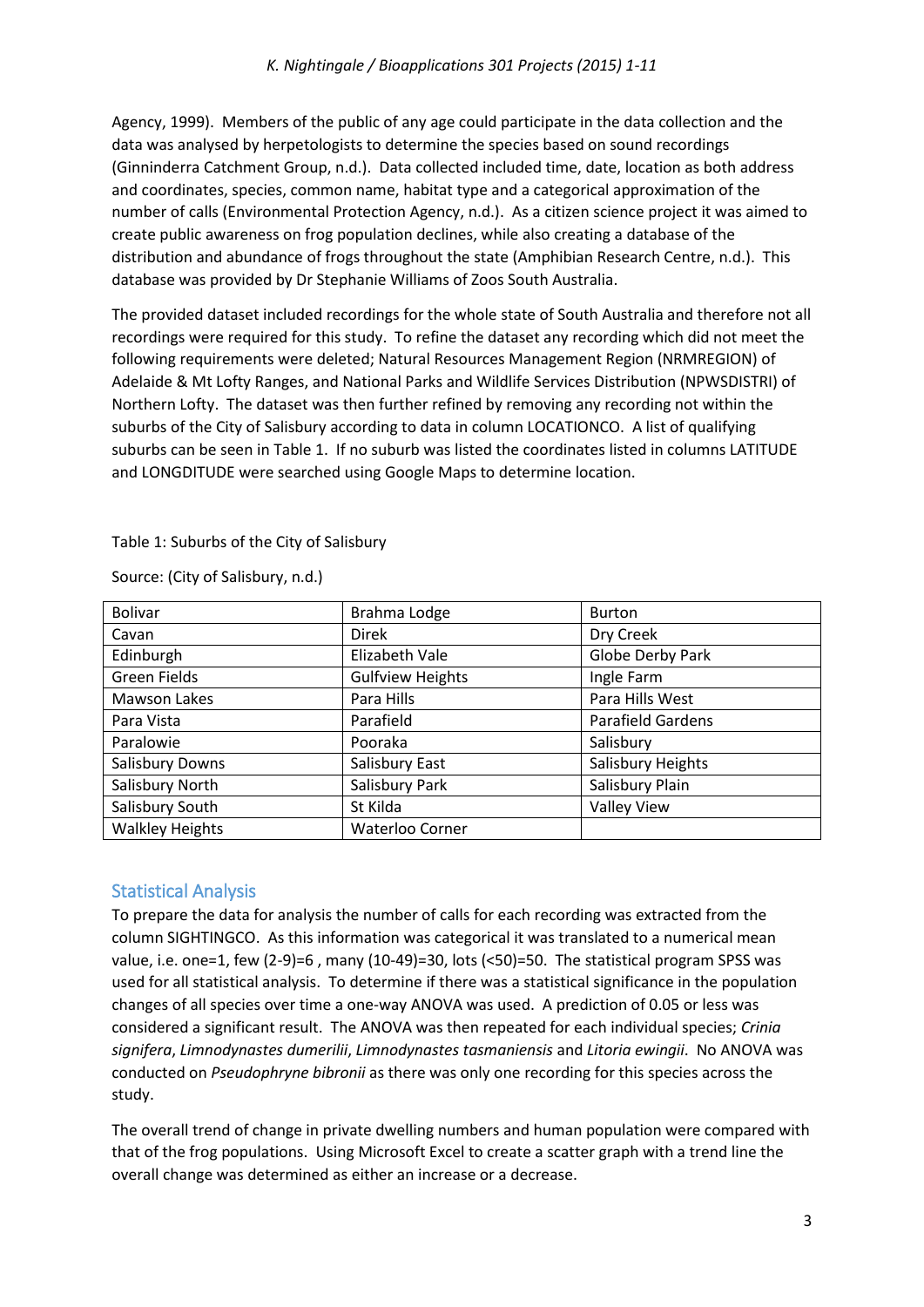# Results

#### Frogs

Across each year there was at least one recording for each species in the study area, except *P. bibronii* which was recorded once only in 1998*. C. signifiera* was recorded more often than any other species across all years. *L. tasmaniensis* was the next most common species with the mean number of calls being higher than the remaining two species in every year except 2003 where *L. dumerilii* was marginally more prevalent. *L. dumerilii* varied in mean number of calls each year while *L. ewingii* showed a lesser value (Fig. 1). Figure 2 shows the trend in mean number of calls for each individual species with *L. dumerilii* and *L. ewingii* showing an overall increase while *C. signifiera* and *L. tasmaniensis* presenting an overall decline.

The one-way ANOVA showed no significance in the variation in mean number of frog calls across the timeframe of the study for the individual species. There was however a significance in the change in mean number of calls across all species. The overall population of frogs (*n*= 381) showed a p-value of 0.030 which is within the bounds for significance as outlined in the method (see Table 2 for summary of ANOVA results). As a significance was noted for the mean number of calls for all species the overall trend was assessed. This is seen in Figure 3 and shows an overall decline.

| <b>Species</b>             | <b>Sample Size</b> | P-value |
|----------------------------|--------------------|---------|
| All Species                | 381                | 0.030   |
| Crinia signifera           | 220                | 0.143   |
| Limnodynastes dumerilii    | 37                 | 0.747   |
| Limnodynastes tasmaniensis | 98                 | 0.479   |
| Litoria ewingii            | 25                 | 0.244   |

Table 2: Summary statistics for the number of frog calls

## Private Dwelling and Population Changes in the City of Salisbury

There was negligible land size change for the City of Salisbury across the study period. Within the land space there was an increase in private dwelling numbers of 2837 (7.050%) between 1996 and 2006. Figure 4 shows the trend in private dwellings as a steady increase over the study period. As expected, with the increase in private dwellings the population within the City of Salisbury increased. The change in population was 9959 (9.182%) during the study period and Figure 5 shows the trend was a steady increase. A summary of the change in City of Salisbury statistics can be seen in Table 3.

Table 3: Land size, population and private dwelling numbers for 1996-2006

|                              | 1996     | 2001    | 2006    | ± Change | % Change |
|------------------------------|----------|---------|---------|----------|----------|
| Land Size (km <sup>2</sup> ) | 157.6008 | 158.1   | 158.1   |          |          |
| Population                   | 108 465  | 110 924 | 118 424 | 9959     | 9.182    |
| <b>Private Dwellings</b>     | 40 3 27  | 42 501  | 43 164  | 2837     | 7.050    |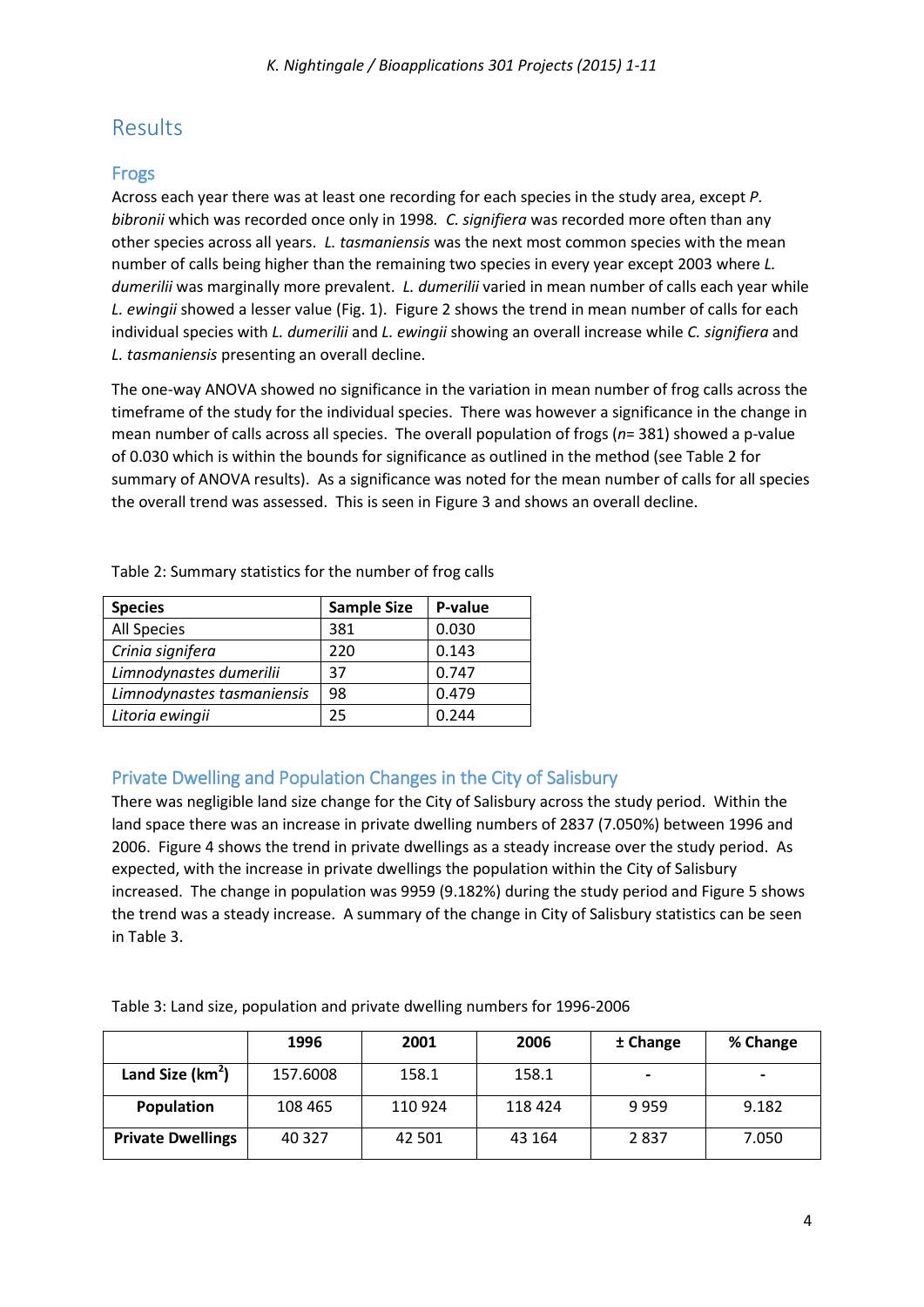*K. Nightingale / Bioapplications 301 Projects (2015) 1-11*



Figure 1: Comparison of mean number of calls per year for all frog species recorded within the City of Salisbury.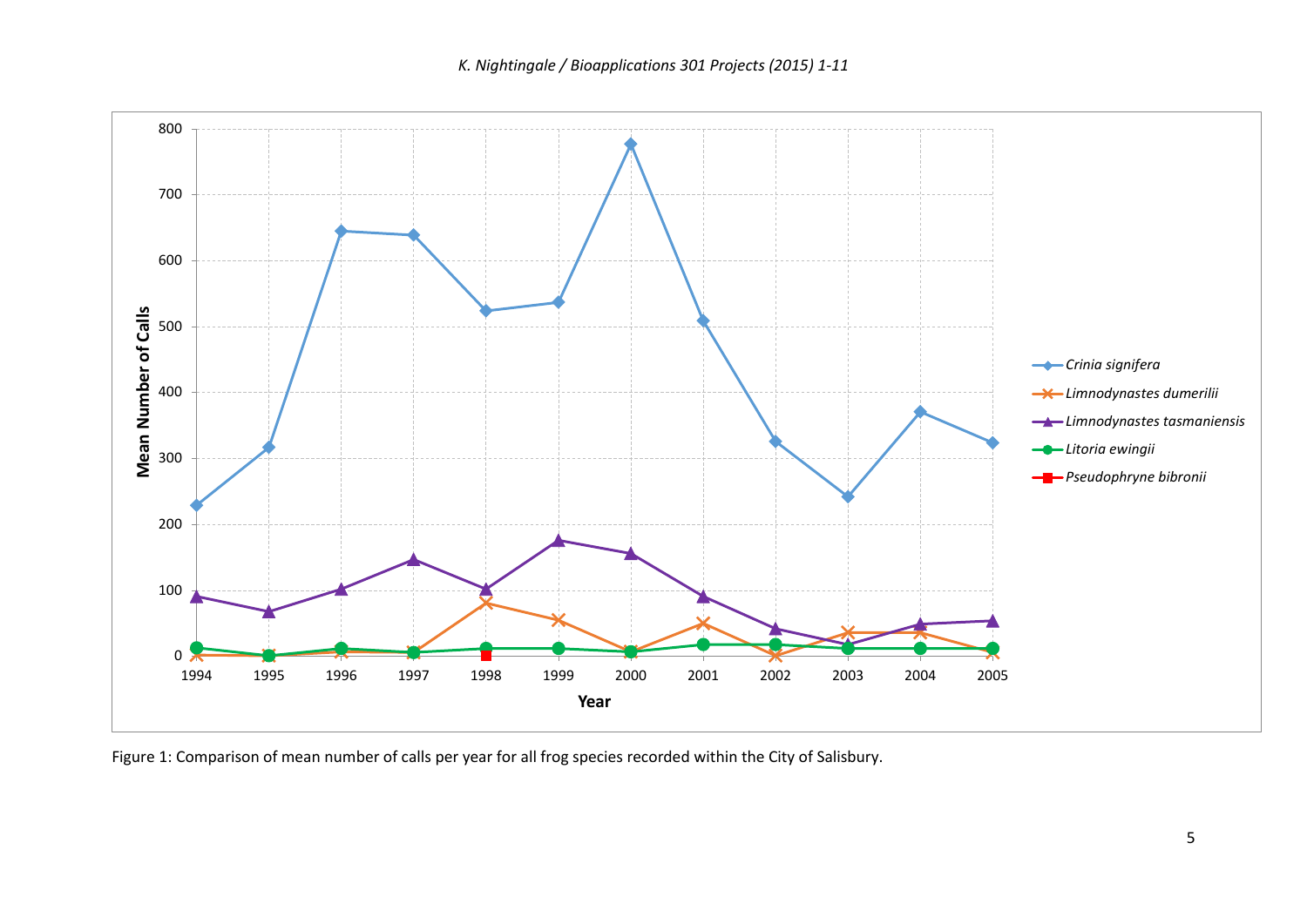

Figure 2: Variance in the mean number of calls each year by species.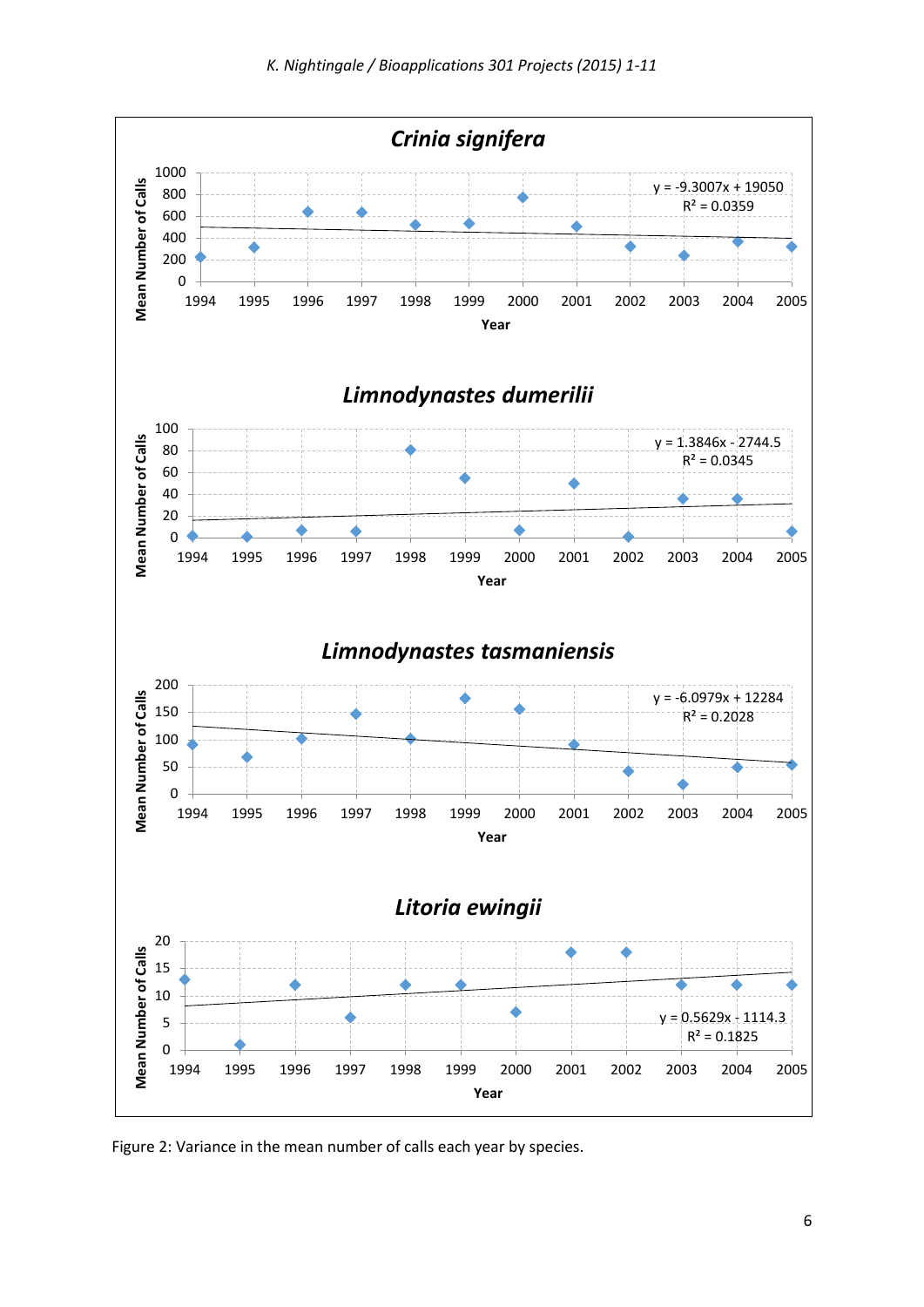

Figure 3: Variance in mean number of calls across all species recorded in the study area.



Figure 4: Number of private dwellings in the City of Salisbury for 1996-2006



Figure 5: Population change in the City of Salisbury for 1996-2006.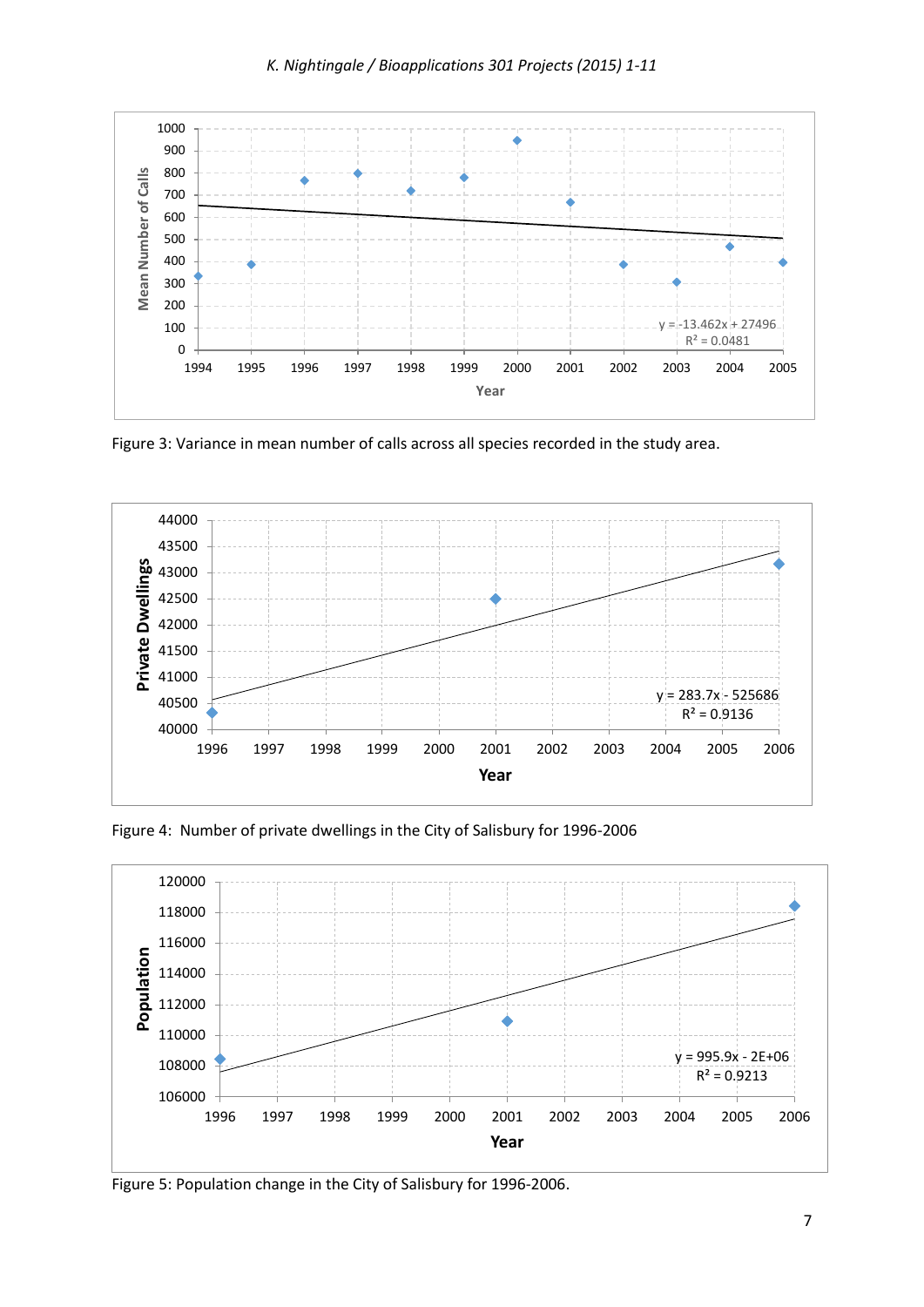## **Discussion**

The change in land size of the City of Salisbury was negligible between 1996 and 2006 which suggests the 7.050% increase in private dwellings occurred on land which required modification. The increase in population of 9.182% is consistent with the increased private dwelling numbers. The majority of the new private dwellings were erected within the suburb bounds of Mawson Lakes, a concentrated area near the Greenfield wetlands, a major habitat for frog species. Urbanisation, as a form of habitat modification or destruction, is known to affect the biodiversity and species richness of an ecosystem, such as that surrounding Mawson Lakes (McKinney, 2002). For amphibians, the significant habitat changes are generally the destruction of aquatic habitats such as water bodies, wetlands and streams, in combination with the reduced area of accessible and suitable terrestrial habitat (Wells, 2007). This is a possible reason behind the decline in mean frog calls of all species across the study period in the City of Salisbury as it is located in close proximity to the wetlands. The decline in mean frog calls, as seen in Figure 3, for the study area was not strong; however this may have been due to the Greenfield Wetlands, a constructed wetland system located within the City of Salisbury. There is no prior evidence to determine if the area on which Mawson Lakes was constructed was a habitat or thoroughfare between habitats for the frog species. The wetlands began construction in 1989 with the third and final stage being completed in 1995. This is a major habitat area for all four species analysed in this report and is situated nearby the suburb of Mawson Lakes where the vast majority of housing construction occurred (City of Salisbury, n.d.). With the wetlands having already been established prior to the study period, the impact housing developments had on the frog species may be less than in an area without nearby wetlands.

It is interesting to note that while the overall trend for all species was a decline and showed significance, no individual species reported any considerable significance, with two species (*C. signifiera* and *L. tasmaniensis*) presenting a declining trend and the remaining two species (*L. dumerilii* and *L. ewingii*) showing an increase. It is possible the outcome of no significance could be due to insufficient sample size which would not give a normal distribution across the study period. While each species had recordings every year there were some years for *L. dumerilii* and *L. ewingii* which had few recordings and prevented a post-hoc analysis from being conducted. These were also the species which presented an increasing trend in mean number of calls. Being a citizen science project the number of recordings each year is restricted to the number of participants and their level of involvement. This can impact the results greatly and is highly likely to have skewed results in this study. The time of year during which the study is conducted, the early weeks of September, can also result in species which do not breed at this time of year being left unnoticed, for example *P. bibronii*. Or, if due to weather conditions the frogs call outside of the typical time period, this can also result in an inaccurate census. This study would have also benefitted from more frequent private dwelling and population data being available as this would have provided a better indication of the actual housing increase and greater scope for correlation.

This study only explores one element to habitat change at a superficial level as a possible effecter of frog prevalence change. Future studies could focus on the impact housing development has on the surrounding environment, for example water quality, at the time of, and after construction. There have been some studies conducted on the occurrence of stormwater runoff from roads and impervious spaces, such as concrete or asphalt, contaminating water systems due to the harmful pollutants, such as heavy metals and fertilisers, being displaced (Paul & Meyer, 2001; Vos & Chardon, 1998). Within the City of Salisbury the water system most affected by this would be the wetlands due to the stormwater runoff and creek flow being directed into this area, which in the urbanised environment, are an increasingly important habitat for frog species. However, the impact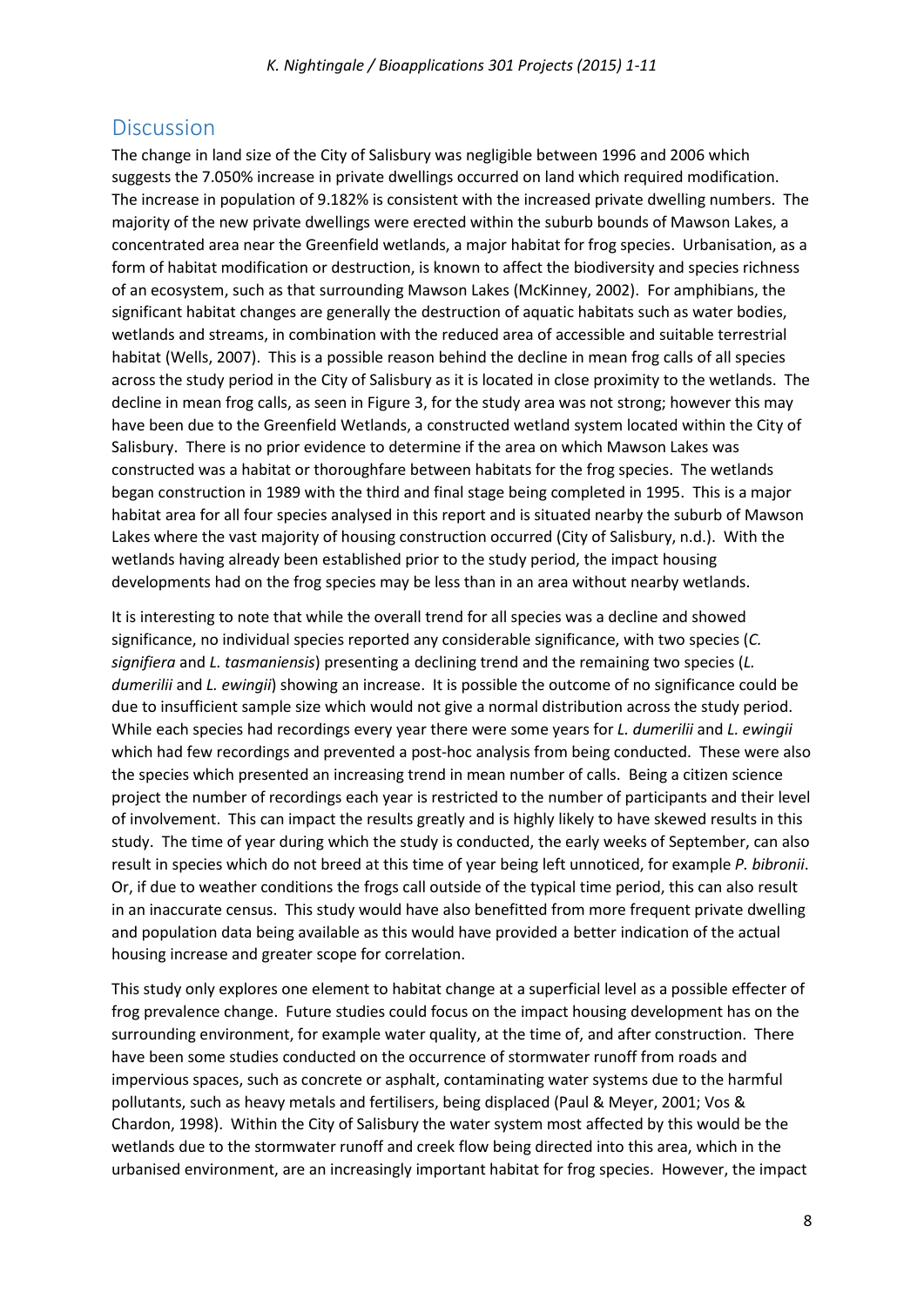of construction itself has not yet been explored. This could be furthered by exploring an established area with a developing area to assess the impact at the time, and after construction, while also exploring the potential resilience of each species.

The result of this study suggests that as expected, there was a decline in apparent frog prevalence within the City of Salisbury between 1994 and 2005. No causation can be suggested from this study as to whether the housing developments in the City of Salisbury directly caused the overall decline in mean number of frog calls. While the combined species showed significance in the overall decline, the individual species did not. The most likely factor to this is the small sample size and the abnormal distribution. Further study is recommended with a larger sample size and more frequent housing data, but also to explore the specific elements of housing developments and urbanisation which contribute to the decline frog populations.

## Acknowledgements

This study was undertaken as part of the coursework for Bioapplications 301 Projects at the University of South Australia. Encouragement and assistance with project development was kindly provided by mentors; Dr Stephanie Williams, Dr Philip Ainsley and Mr Keith Smith. Further support was provided by the course staff; Prof Chris Daniels and Ms Katherine Faull. Thank you to those who have assisted in completing the study, including my peers; Vanessa Higgs and Emmanuel Kuol.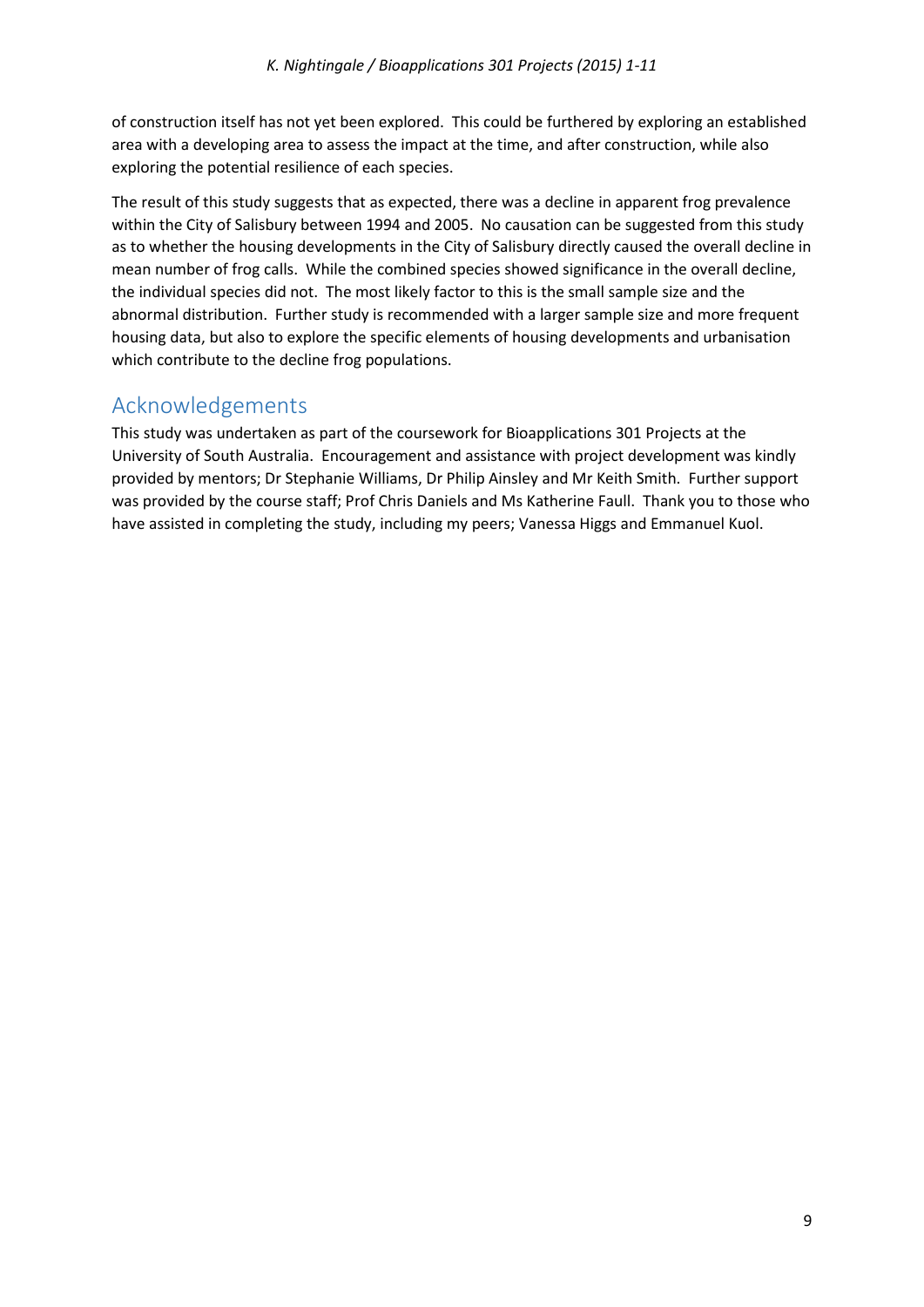## Bibliography

Amphibian Research Centre, n.d. *Frog Groups of South Australia.* [Online] Available at: http://frogs.org.au/groups/of/South\_Australia/ [Accessed 4 September 2015].

Australia Bureau of Statistics (ABS), 1997. *Basic Community Profile: City of Salisbury 1996 Census.*  Canberra: ABS.

Australia Bureau of Statistics (ABS), 2002. *Basic Community Profile: City of Sailsbury 2001 Census.*  Canberra: ABS.

Australia Bureau of Statistics (ABS), 2007. *Basic Community Profile: City of Salisbury 2006 Census.*  Canberra: ABS.

Bradshaw, C. J., 2012. Little left to lose: Deforestation and forest degredation in Austrlia since European colonization. *Journal of Plant Ecology,* 5(1), pp. 109-120.

Carr, L. W. & Fahrig, L., 2001. Effect of road traffic on two amphibian species of differing vagility. *Conservation Biology,* 15(4), pp. 1071-1078.

Chace, J. F. & Walsh, J. J., 2006. Urban effects on native avifauna: a review. *Landscape and Urban Planning,* 74(1), pp. 46-69.

City of Salisbury, n.d. *Greenfields Wetlands.* [Online] Available at:

http://www.salisbury.sa.gov.au/Live/Environment\_and\_Sustainability/Wetlands\_and\_Water/Wetla nds/Wetlands Locations/Greenfields Wetlands

[Accessed 1 September 2015].

City of Salisbury, n.d. *Our History.* [Online] Available at: http://www.salisbury.sa.gov.au/Council/About\_Our\_City/Our\_History [Accessed 1 September 2015].

City of Salisbury, n.d. *Suburbs and Postcodes.* [Online] Available at: http://www.salisbury.sa.gov.au/Council/About\_our\_City\_of\_Salisbury/Suburbs\_and\_Postcodes [Accessed 1 September 2015].

deMaynadier, P. G. & Hunter Jr, M. L., 2000. Road effects on amphibian movements in a forested landscape. *Natural Areas Journal,* 20(1), pp. 56-65.

Environmental Protection Agency, 1999. *Frog Census 1998,* Adelaide: Department for Environment, Heritage and Aboriginal Affairs.

Environmental Protection Agency, n.d. *Frog Atlas Census,* Adelaide: Department of Water, Environment and Natural Resources.

Gibbs, J. P., 1998. Amphibian movements in response to forest edges, road, and streambeds in southern New England. *Journal of Wildlife Management,* 62(2), pp. 584-589.

Ginninderra Catchment Group, n.d. *The ACT and Region Frogwatch Program.* [Online] Available at: http://www.ginninderralandcare.org.au/frogwatch [Accessed 4 September 2015].